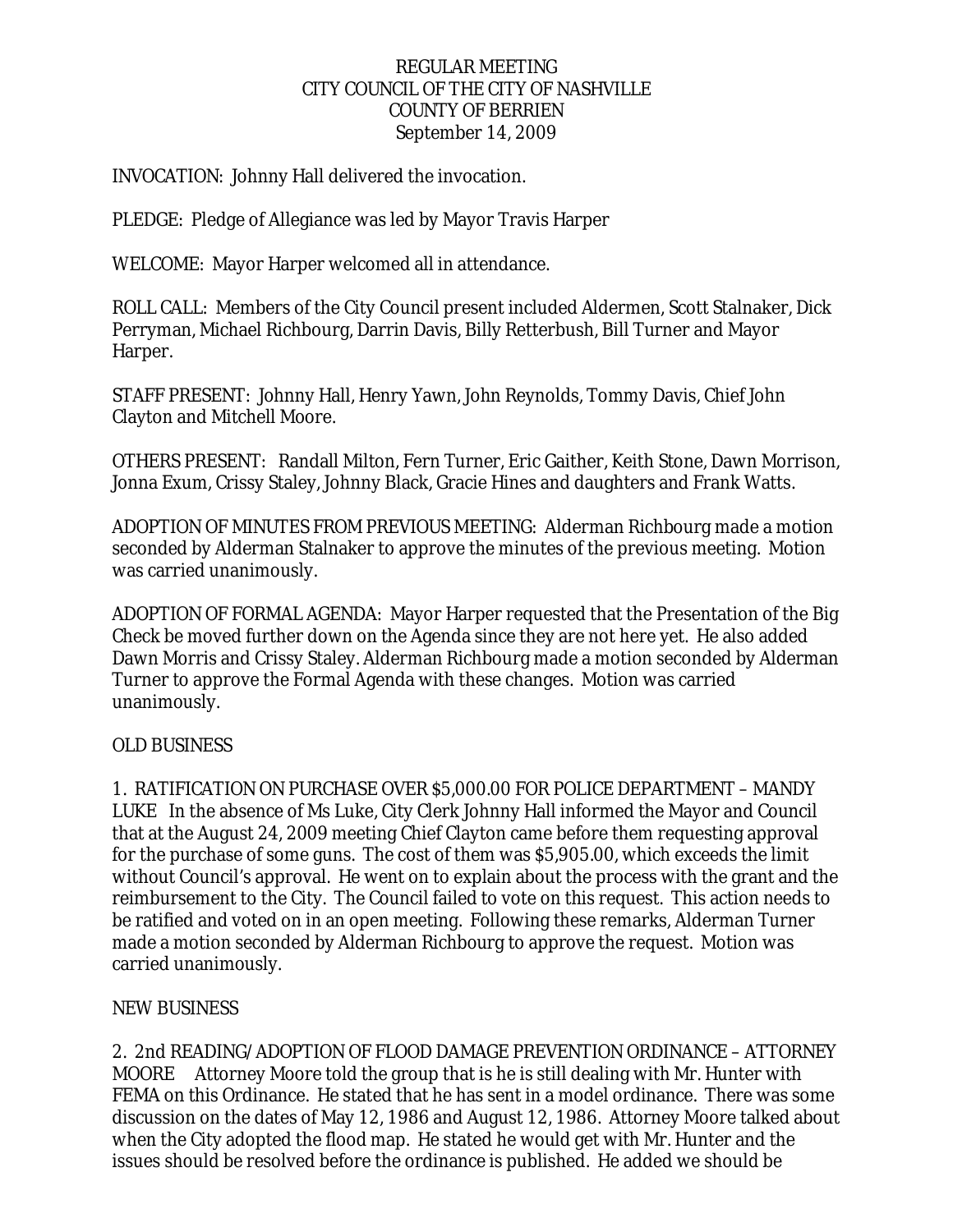alright. Following Attorney Moore's comments, Alderman Retterbush made a motion seconded by Alderman Stalnaker to accept this as the second reading and adoption of this ordinance.

Attorney Moore stated this will need to be advertised at which time it will become effective. Motion was carried unanimously.

3. 2nd READING/ADOPTION OF PROVISION OF SECTION 17-6/GENERAL PENALTY VIOLATION - ATTORNEY MOORE Attorney Moore briefed the Mayor and Council on the Ordinance providing for the provision of section 17-6 General Penalty Violation. He stated this will be the second reading and it will need to be adopted. Following these comments, Alderman Retterbush made a motion seconded by Alderman Perryman to accept this as the second reading and adoption of the ordinance. Just as the other ordinance an ad will be run in the paper at which time it will become effective. Motion was carried unanimously.

4. ADOPTION RESOLUTION ON LIQUOR REFERENDUM – ATTORNEY MOORE Attorney Moore told the Council that he had to send in to the State to get approval to have this referendum placed on the November 3rd Election Ballot. He remarked that he has talked with the Board of Elections regarding this. He said the City has to formally adopt a resolution to place this item on the ballot as a referendum. Alderman Perryman asked if the verbage used on the sample would be the same as on the ballot. Attorney Moore responded that it would with the exception of the heading. Alderman Richbourg made a motion seconded by Alderman Davis to adopt the Resolution for liquor referendum. Motion was carried unanimously. Attorney Moore explained the City has already approved retail sales this will allow consumption on the premises by the drink.

5. VOTE ON TRANSFER OF ALCOHOL LICENSE FOR MEXICAN RESTAURANT – MAYOR HARPER Mayor Harper explained the group that the Mexican Restaurant, which is currently located on the square, is planning to relocate to the former Radio Shack building on Tifton Road. Mayor Harper stated that Mr. Henry Yawn has also verified the distance from this location to the Middle School is slightly over 200 yards. This is within the legal distance from the school as required by State Law. He informed the Council that the owners currently serve only beer and wine at their present location. Following these remarks, Alderman Davis made a motion seconded by Alderman Perryman to approve the transfer of the alcohol license of the Mexican Restaurant from its present location on South Jefferson Street to Tifton Highway. Motion was carried unanimously. Alderman Turner told the group that he is not opposed to transferring these licenses but he feels the public should have the opportunity to speak on this issue. Mayor Harper responded that this is within the parameters of the state law and doesn't know if we should spend any tax payers' money to advertise when it is legal.

6. CHAMBER OF COMMERCE/BETTER HOMETOWN REPORTS – CRISSY STALEY/DAWN MORRISON Mayor Harper recognized Dawn Morrison, BHT Director and Crissy Staley, Chamber Director. Ms. Morrison began by stating they would like to present information to the Mayor and Council concerning Opportunity Zone for the City. She then turned the presentation over to Ms. Staley. Ms. Staley began by stating under this program anywhere in the City would become a blight area. She said that the state designation of an Opportunity Zone the following incentives would be allowed: Any business including retail with the opportunity zone would qualify for the incentives. It lowers job creation thresholds to 2 jobs to qualify for maximum state job tax credits, which is \$3,500.00. She said it will credit against 100% of income tax liability, with excess credit available to claim against payroll withholding. The primary uses for opportunity zones are downtowns, rural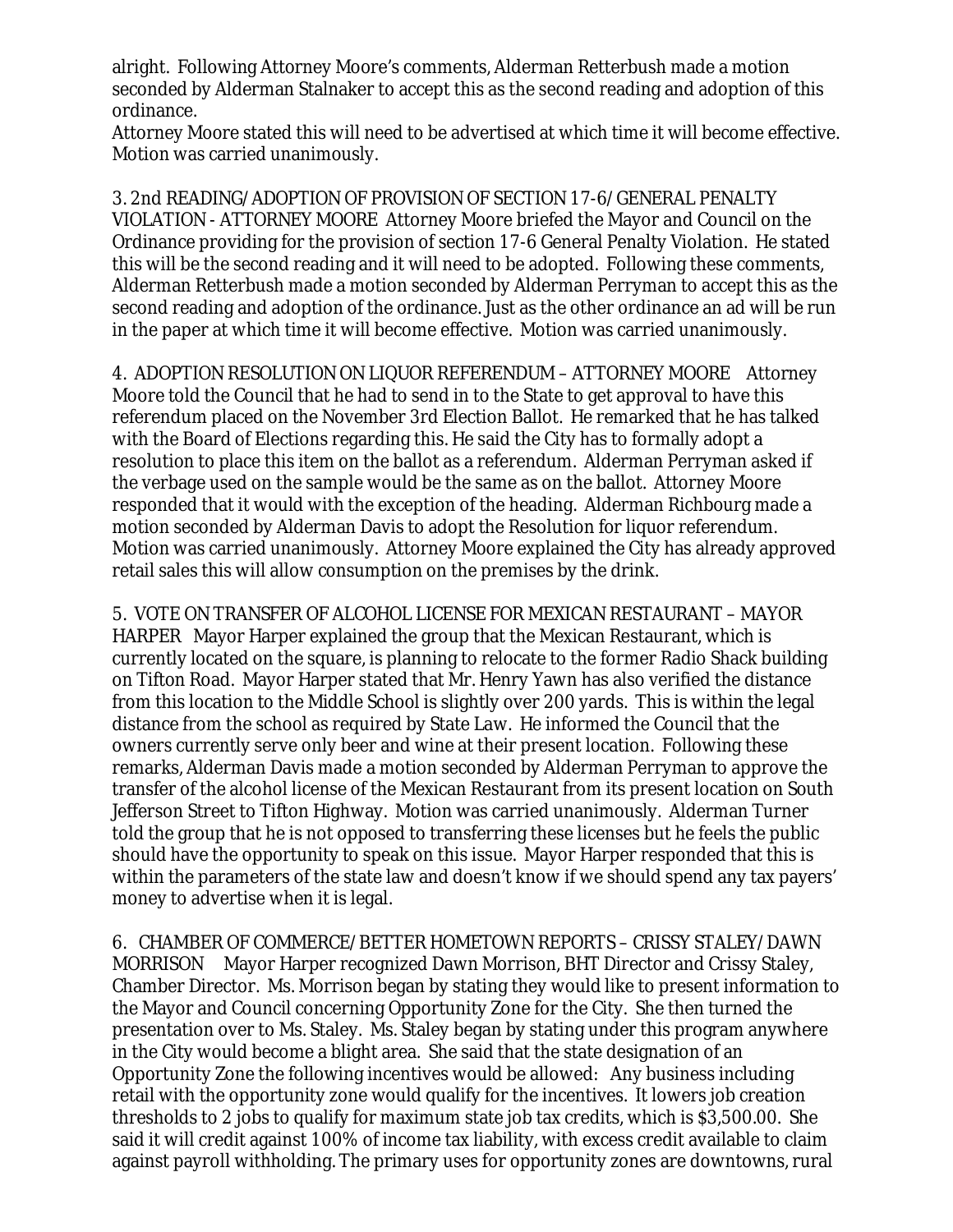areas with sluggish economics, declining commercial corridors and pockets of older commercial and industrial areas with outdated facilities. Ms. Staley explained the process it takes to become an Opportunity Zone. She stated the process is quite lengthy and includes taking a close look at land uses within the city limits of Nashville through an Urban Redevelopment Plan. She added that the process in becoming an Opportunity Zone is not glamorous. She told the group that because we are a rural area the entire city would be included. She informed the group that her and Dawn would be drafting the plans because otherwise it would be at least a year and they don't feel like we could wait. Ms. Staley further explained the objectives of the Urban Development Plan along with the steps of Urban Redevelopment/Opportunity Zone. She also explained that various locations could be identified but they would not be tagged. Ms. Morrison explained to the group that one of the steps involved in the Urban Redevelopment Plan and ultimately the Opportunity Zone is for the City Council to adopt a resolution. She told the group that she would get with Attorney Moore on the preparation of the Resolution and that DCA will have to approve. It was stated that the Resolution could be adopted at the next Council Meeting. Alderman Perryman commented he thinks this is a great idea. Following these remarks the Mayor and Council thanked Ms. Staley and Ms. Morrison for the fine job they are doing.

# REPORTS

7. CITY MANAGER/FINANCE DIRECTOR'S REPORT – No Report

8. CITY ATTORNEY'S REPORT Attorney Moore gave a short report regarding the Wastewater Treatment Project. He touched on the subject of the stimulus money. He informed the group that the Stimulus Package is for shovel ready projects. He stated the City is on the back burner because we are not shovel ready. He discussed briefly regarding the GEFA loan and the One Georgia eligibility. He told the group he had spoke with the lady from USDA and about wanting to keep this as an option. Attorney Moore mentioned to the Council about the relocations of businesses and the changes that needs to be made especially with restaurants. He told the Council the concern with the restaurants has to with the ones who do not have grease traps which cause the grease to come down into the water. He stated that John Reynolds has the ultimate say so since he has to deal with this problem. It was noted that where Mimi's was located there is not a grease trap. Mr. Reynolds informed the Council that the fast foods have grease traps and they have no problems with them. Mayor Harper told Attorney Moore he will get with Alderman Retterbush and John Reynolds and go more into detail about the problem and come back and make recommendations to Council.

# 9. DEPARTMENT HEADS' REPORT

Ms. Dawn Morrison informed the Mayor and Council that are looking at applying for a Tourism Grant for \$10,080.00 of which there is a 40% match. She further informed the group that the grant would have to be applied for through the City. She told the group that Better Hometown would be paying the 40%. She said this will be a Job Creation grant for Downtown Development. She further stated that their plans are to create a business incubator in the old Badcock building. She explained how different businesses would be able to display their wares for sale on the first Thursdays. Ms. Morrison stated they have to show job creations. She explained how they would be setting up the building with tables and etc. She told the group that Ms. Staley was also applying. She added that hopefully one of them would get it. Mayor Harper asked if this would be a joint adventure between the Chamber and Better Hometown. Ms. Morrison responded yes. She told the group that she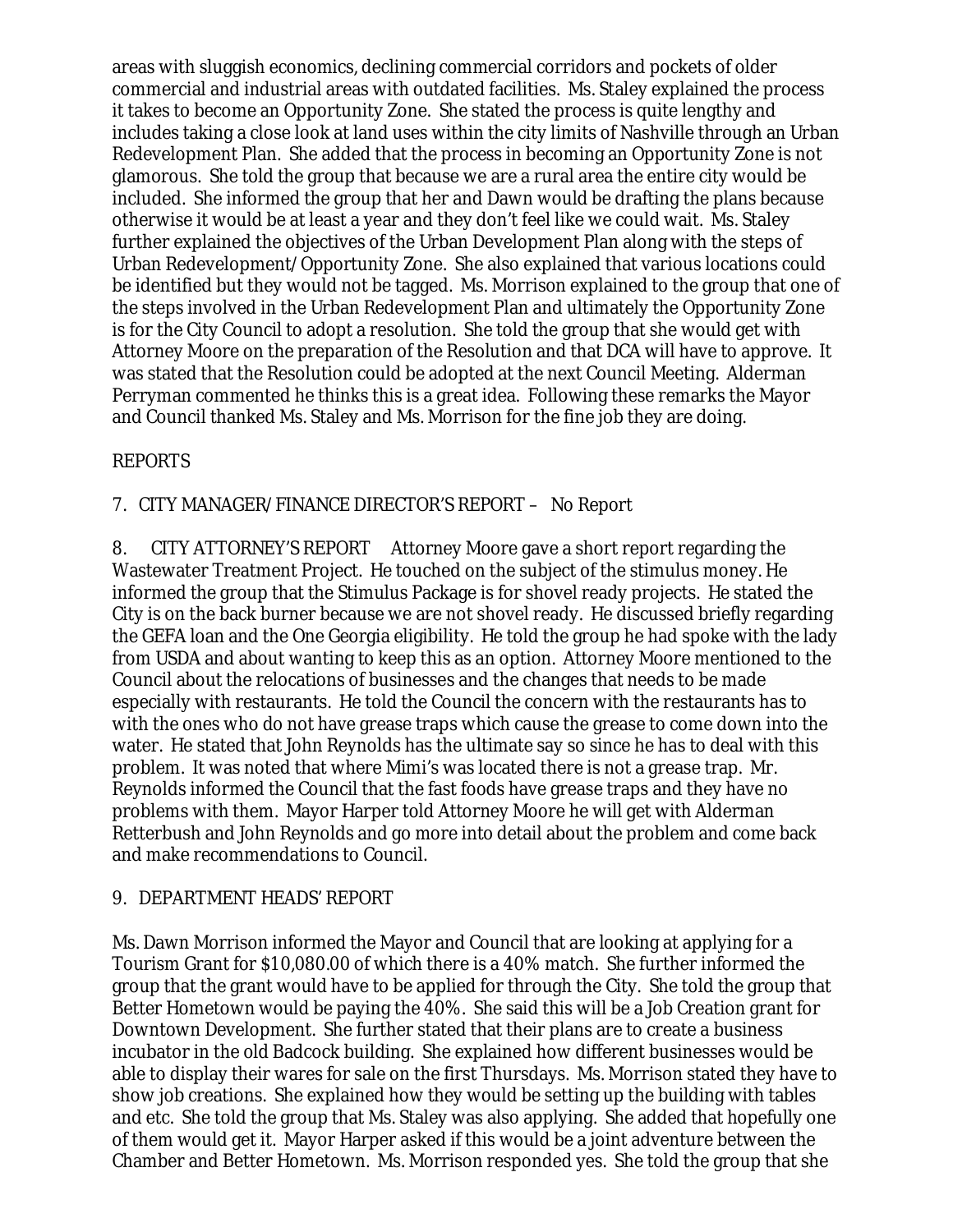will write the grant and allow them to review it. She stated there will be a charge for booth space. She also stated that businesses off the square would be allowed to participate. She added that this effort should help give the downtown a boost.

Ms. Morrison explained to the group about the Real Campaign they have just started and how it is going to work. She said that we will be known as the "Real" Nashville, not Nashville, TN. She stated they are going to saturate the town with the campaign. She said she hopes the City will put it on their website and eventually put the decals on the City vehicles.

She told the group they have had their second commercial filmed and should start airing soon. She talked about fund raisers. She stated they have sold over 100 T-Shirts as a fund raiser. She said there is a Talent Show scheduled for October 24, 2009 at the Methodist Family Life Center. She told the group that the High School will be presenting a Halloween play downtown. Ms. Morrison said there are development plans to convert the old Badcock building into an auditorium. She told the group that the Christmas Parade along with all the activities will take place on December 5, 2009. She informed the group there will be a joint meeting of the Better Hometown, Chamber of Commerce and the Development Authority on Tuesday, October 20th at 5:30 p.m. at the Community Center.

There was some discussion on the status of the Parking Lot Grant. Attorney Moore informed the group that he has been working on this. He said folks are chopping at the bits on getting this going. There was discussion of having to have an engineer. The cost of the project is \$92,000.00. It was recommended that Statewide Engineering might provide us with an engineer report. Attorney Moore told the group he had talked with the State Architect and he said that we didn't have to bid. In another discussion it was recommended that we need to bid or decide to let Statewide go ahead because the sooner the better. It was mentioned that the City still does not have the land but the owner is interested in selling. After some discussion, Mayor Harper remarked that he would like to put it out for bids. Ms. Morrison told the group that Statewide has went the extra mile for us. She commented that the quicker we can get parking the better. She mentioned a person who may want to locate a business here but parking is an issue. There was some discussion about what the hold up is on the project money and if in the bid process would we have to take the lowest bid. Following this discussion, Alderman Turner made a motion seconded by Alderman Stalnaker to put out for bids and open at next meeting. Ms. Morrison informed the group that the City would pay and they would be reimbursed by the grant funds. Motion was carried unanimously.

Mr. Tommy Davis reported to the Mayor and Council that the repairs on the Middle School Circle ditch are complete.

PUBLIC COMMENTS/GENERAL COMMENTS FROM COUNCIL

Alderman Turner informed the group that he had a letter that Ms. Maxine Rowe had received from the City regarding a bill where she had used water to clean up seven of her trailers. She felt that she was overcharged. In a discussion it was determined that there was a misunderstanding regarding the amount of gallons. She had thought it was for nine (9) gallons. It was explained that we meter in thousand of gallons and that should be 9,000 gallons instead of nine (9).